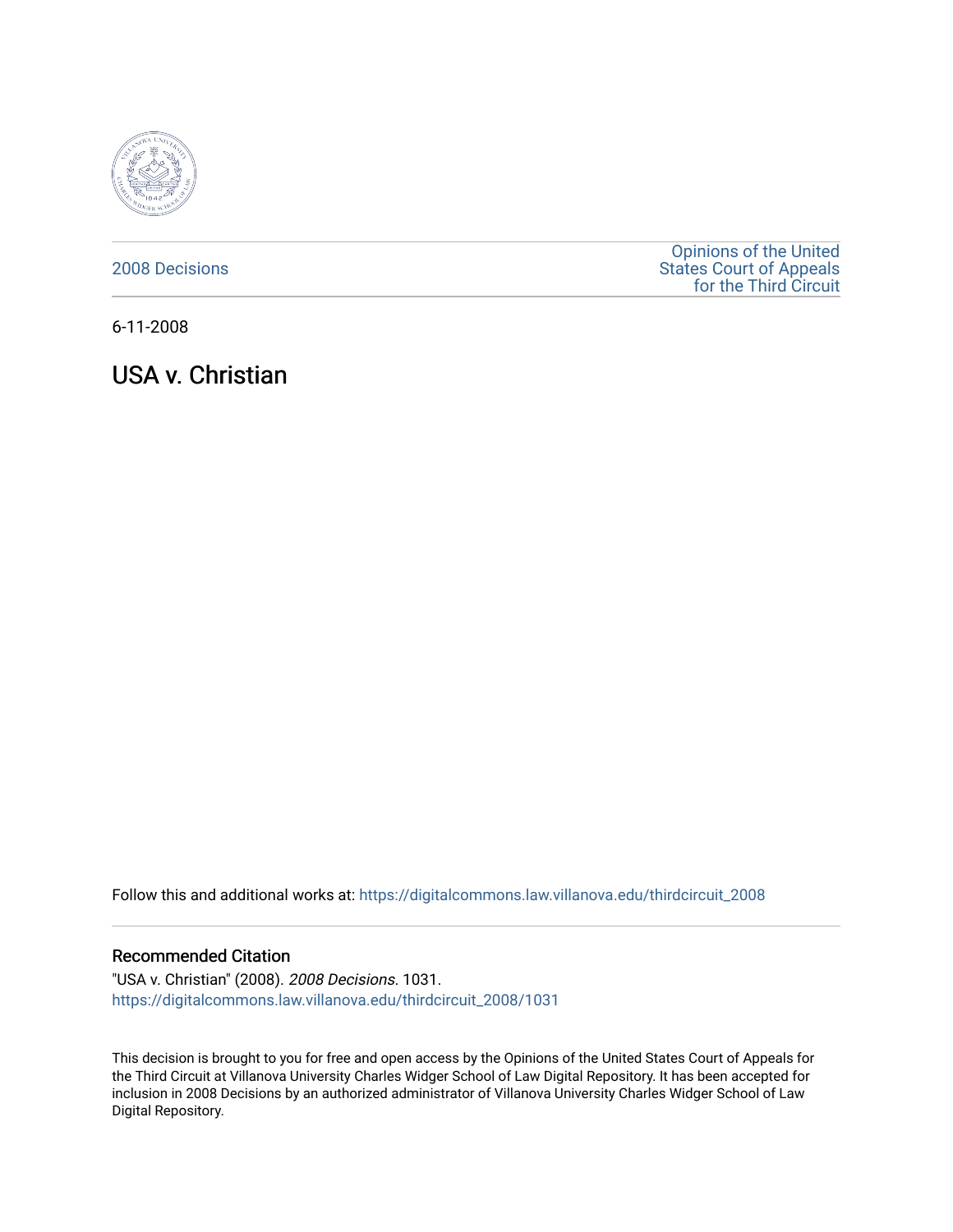### **NOT PRECEDENTIAL**

## UNITED STATES COURT OF APPEALS FOR THE THIRD CIRCUIT

 $\overline{a}$ 

 $\overline{a}$ 

 $\overline{a}$ 

 $\overline{a}$ 

No. 07-2963

### UNITED STATES OF AMERICA

v.

DARWIN CHRISTIAN

Appellant

On Appeal from the District Court of the Virgin Islands (Division of St. Croix) District Court No. 06-cr-00037-2 District Judge: Hon. Harvey Bartle, III

> Submitted under Third Circuit LAR 34.1 (a) on December 13, 2007

Before: SMITH, NYGAARD and ROTH, Circuit Judges

(Opinion filed: June 11, 2008)

# O P I N I O N

 $\overline{a}$ 

 $\overline{a}$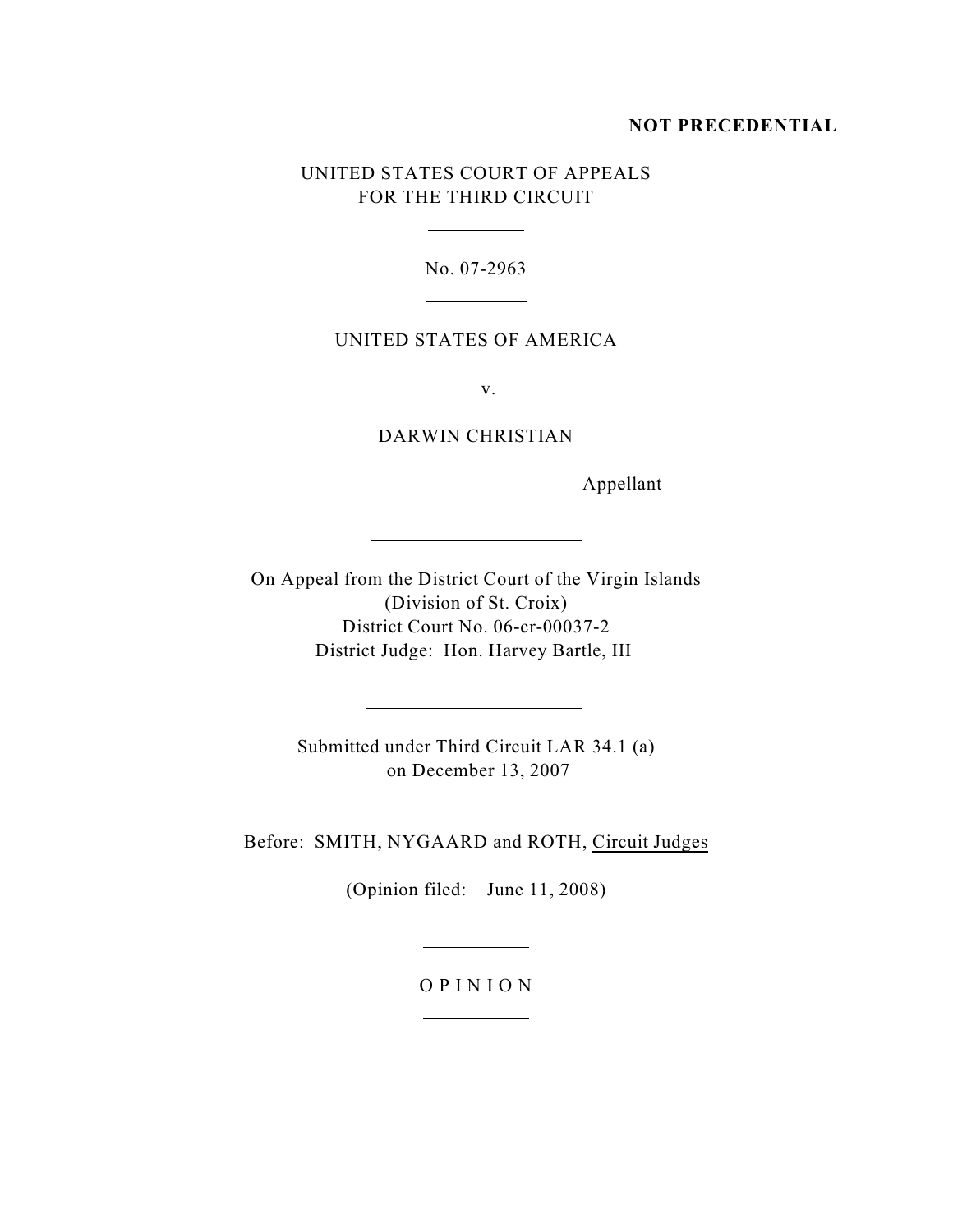**ROTH**, Circuit Judge:

Darwin Christian appeals his conviction of aiding and abetting the possession of five kilograms of marijuana with intent to distribute. Because the jury's guilty verdict was supported by substantial evidence, we will affirm the judgment of the District Court.

### **I. Background and Procedural History**

As the parties are familiar with the facts of this case, we will discuss them only briefly.

On August 23, 2006, agents from the Drug Enforcement Administration went to 100A Grove Place to arrest Christian in connection with another case. Officer Diaz of the Virgin Islands Police, who accompanied the DEA agents, knew from previous investigations and undercover work that 100A Grove Place was Darwin Christian's address. On arriving at 100A Grove Place, Diaz honked the horn and Christian came out. He asked Diaz if Diaz was there for him. Diaz responded that he was and Christian stated that he needed to go inside and get his shoes. When Diaz told Christian to stop, Christian turned and ran down a hill behind the dwelling. He was quickly apprehended. During his flight, he discarded a plastic baggie containing crack cocaine.

Christian was brought to the DEA office, where DEA agent Eva Sala "processed" him by taking fingerprints and a photograph and asking him for routine information such as his name, date of birth, address, home phone number, occupation, place of employment, etc. Christian gave his address as 100A Grove Place.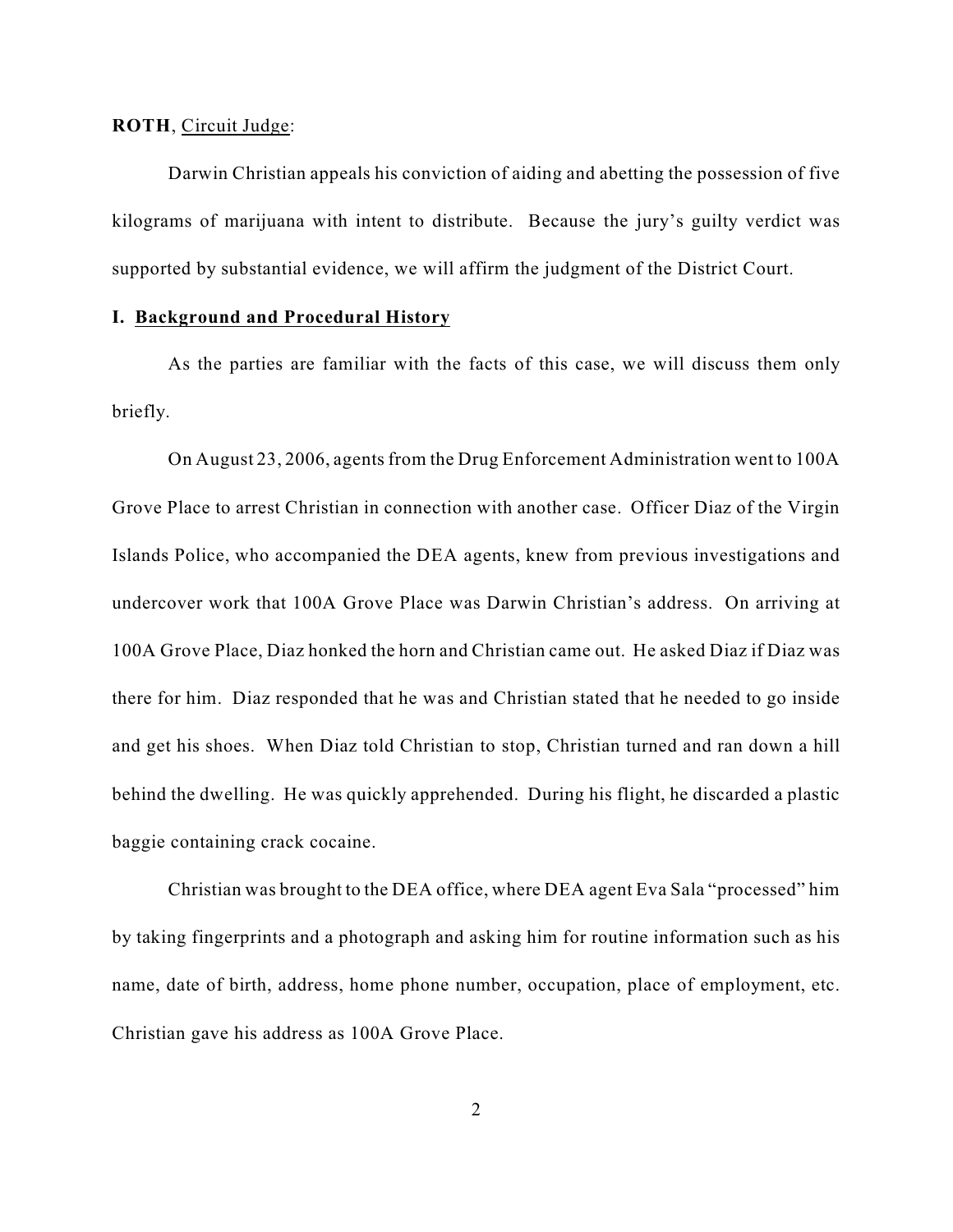DEA agents obtained a search warrant and searched the trailer and a chicken coop on the 100A Grove Place property. The trailer had two bedrooms which contained clothing and personal effects, indicating that they were both occupied. In the kitchen, DEA agents found small plastic bags, commonly known as "dime bags," and two mechanical scales. In a refrigerator in the kitchen, they found two Ziploc bags containing marijuana. The chicken coop behind the dwelling had an operating air conditioner and a water hose ran from the dwelling into the chicken coop. From outside, Officer Diaz could see an illuminated light in the chicken coop. In the chicken coop, the officers found seventy-eight marijuana plants and an overhead growing lamp.

Following the search, DEA agents arrested Christian's brother, Dwayne Christian, and both men were charged with various offenses in a four-count indictment in the District Court for the Virgin Islands. A jury convicted Darwin and Dwayne Christian of one count of aiding and abetting in the possession of at least five kilograms of marijuana with intent to distribute, in violation of 21 U.S.C.  $\S$  841(a)(1), 841(b)(1)(D). Darwin Christian was acquitted of the other charges against him. He moved for judgment of acquittal or a new trial, pursuant to Rule 29 of the Federal Rules of Criminal Procedure, arguing (among other issues) that the evidence was insufficient to convict him of aiding and abetting as charged, that his statement that he lived at 100A Grove Place should have been suppressed, and that all evidence as to the aiding and abetting count should have been suppressed as the fruit of an unlawful arrest. The District Court denied his motion.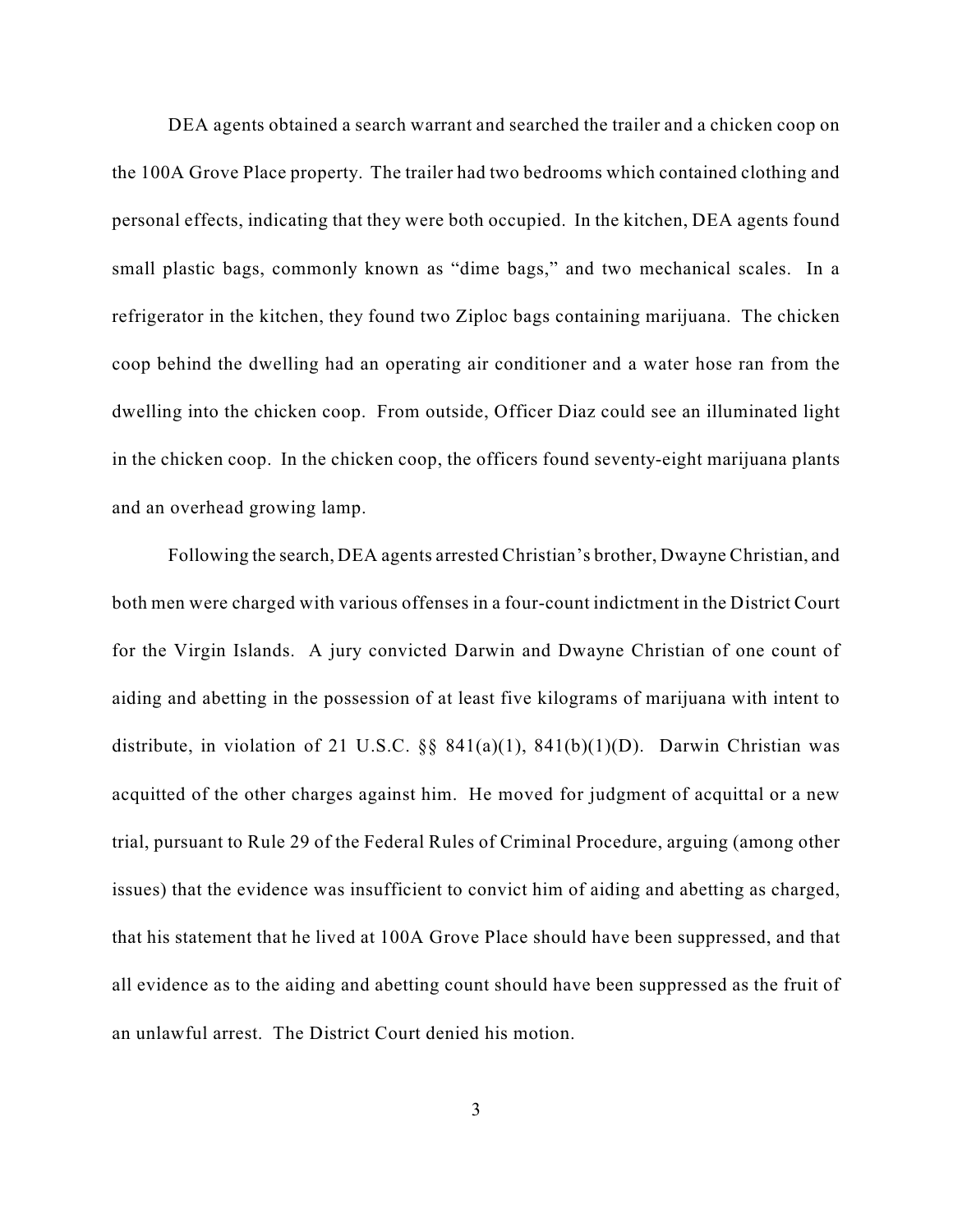Christian now appeals, again challenging the sufficiency of the evidence, the admission of his statement to Sala, and the admission of all of the evidence, which he characterizes as the fruit of an unlawful arrest. We have jurisdiction over Christian's appeal under 8 U.S.C. § 1252(a)(1). We will affirm the judgment of the District Court for the reasons discussed below.

### **II. Analysis**

#### **A. Evidentiary Rulings**

Christian contends that the District Court erred in admitting the statement he made to Sala that he lived at 100A Grove Place because she knew that her booking questioning might incriminate him. He urges further that at the time the DEA agents went to 100A Grove Place to arrest him, he was already in the court's custody and had posted bail. He asserts that because there was no reason for the arrest, the fruits of this improper arrest must be suppressed.

We review the District Court's evidentiary rulings for abuse of discretion and will reverse such a ruling only if arbitrary or irrational. *United States v. Williams*, 458 F.3d 312, 315 (3d Cir. 2006). We review the factual determinations underlying the District Court's rulings for clear error and exercise plenary review over the District Court's application of the law to the facts. *United States v. Lockett*, 406 F.3d 207, 211 (3d Cir. 2005).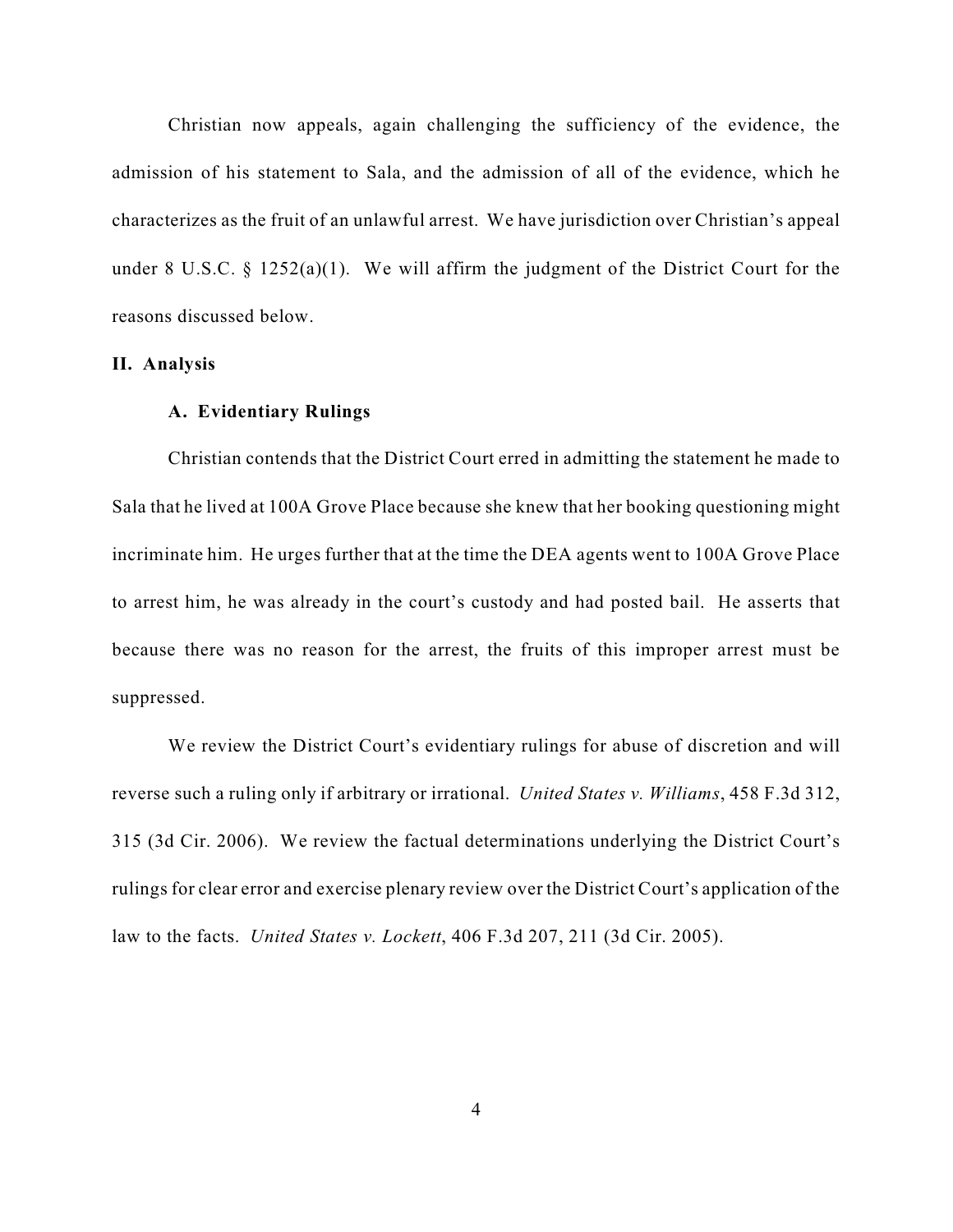The prosecution does not agree that the arrest warrant that sent the DEA to find Christian at 100A Grove Place was improper.<sup>1</sup> Nevertheless, we do not need to decide this issue because we agree with the District Court that the agents who conducted the search at 100A Grove Place acted in good faith reliance on a search warrant issued by a magistrate judge. For that reason, the District Court did not need to determine the propriety of the arrest itself and the court did not abuse its discretion in admitting the evidence obtained during the search.

Nor did the District Court abuse its discretion in admitting Christian's statement that his address was 100A Grove Place. The record supports the finding that this statement was elicited as part of a routine booking process and that Sala had no reason to believe that Christian would incriminate himself by responding to her questions. *See Pennsylvania v. Muniz*, 496 U.S. 582, 601 (1990). For example, Sala testified that she asked questions from a standardized DEA form, that she had not been involved in the case which was the basis for the arrest warrant that sent the DEA agents to 100A Grove Place, and that she only became aware of the efforts to search 100A Grove Place when Christian was brought to the DEA office for booking. Nothing in the record indicates that Sala should have known that Christian might incriminate himself by answering the routine booking questions.

Christian had apparently already been arrested and posted bail on the charges included <sup>1</sup> in the arrest warrant, but those charges had been dismissed. Christian was then re-indicted and a second arrest warrant was issued. It was pursuant to the second warrant that the DEA agents came to 100A Grove Place to arrest Christian.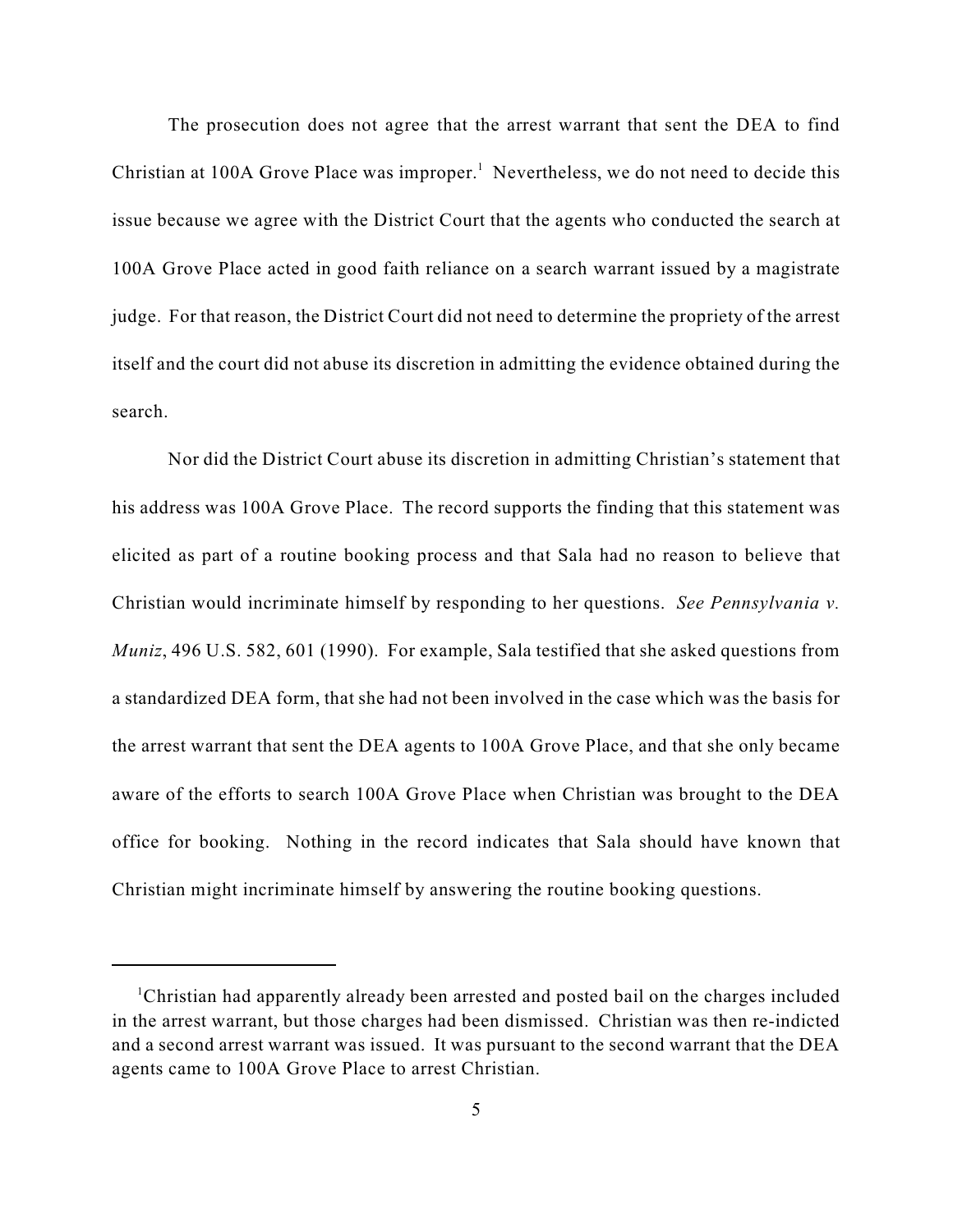#### **B. Sufficiency of the Evidence**

We review *de novo* the District Court's denial of a motion for acquittal, and we apply the same standard as the District Court. *United States v. Flores*, 454 F.3d 149, 154 (3d Cir. 2006). In reviewing the sufficiency of the evidence, we "must consider the evidence in the light most favorable to the government and affirm the judgment if there is substantial evidence from which any rational trier of fact could find guilt beyond a reasonable doubt." *United States v. Lore*, 430 F.3d 190, 204 (3d Cir. 2005) (internal quotations omitted). "We must sustain the verdict if there is substantial evidence, viewed in the light most favorable to the government, to uphold the jury's decision." *Flores*, 454 F.3d at 154 (internal quotations omitted). "We review both direct and circumstantial evidence where there are sufficiency of the evidence questions." *Lore*, 430 F.3d at 204.

To establish liability for aiding and abetting, the government must prove that the substantive crime (possession of marijuana with intent to distribute) was committed; that "the defendant knew of the crime and attempted to facilitate it;" and "that the defendant is in some way associated with the substantive offense – that he participated in it as in something that he wished to bring about, that he sought by his action to make it succeed." *United States v. Garth*, 188 F.3d 99, 113 (3d Cir. 1999) (internal quotation omitted). Liability for aiding and abetting "requires the specific intent of facilitating the crime." *Id.* "[M]ere knowledge of the underlying offense is not sufficient for conviction." *Id.*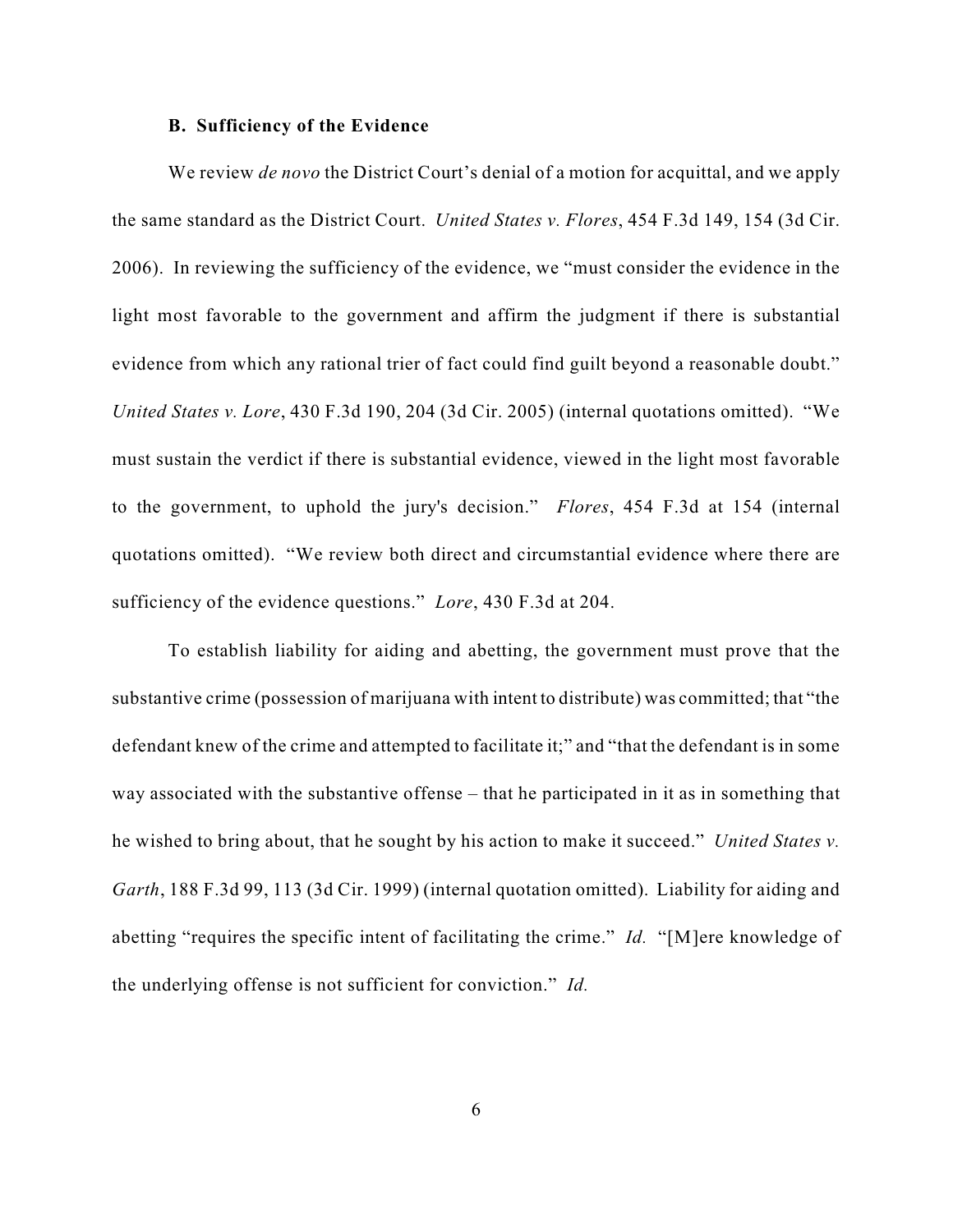With respect to the substantive offense here, the element of possession can be established by evidence of actual or constructive possession. "Constructive possession necessarily requires both 'dominion and control' over an object and knowledge of that object's existence." *United States v. Jenkins*, 90 F.3d 814, 818 (3d Cir. 1996) (quoting *United States v. Iafeleice*, 978 F.2d 92, 96 (3d Cir. 1992)).

Viewing the evidence in the light most favorable to the government, we find that there is substantial evidence from which a rational juror could find that Christian was in possession of the marijuana found at 100A Grove Place. The evidence, including Christian's own admission, demonstrates that he resided at 100A Grove Place. At that residence, in the common areas shared with his brother, the DEA agents found drug paraphernalia: two mechanical scales, Ziploc bags of marijuana, and "dime bags." When the DEA agents approached Christian to serve the warrant, he fled and discarded a bag of crack cocaine. Flight enabled Christian to dispose of the crack cocaine he was carrying. It also drew the law enforcement officers away from the chicken coop where the marijuana was growing and away from the kitchen where the drug paraphernalia was located.

A rational juror could find from this evidence that Christian had knowledge of the marijuana as well as dominion and control over it. A rational juror could further find that Christian was willing to have the residence used to grow and package marijuana and that, accordingly, Christian facilitated the crime of possessing it.